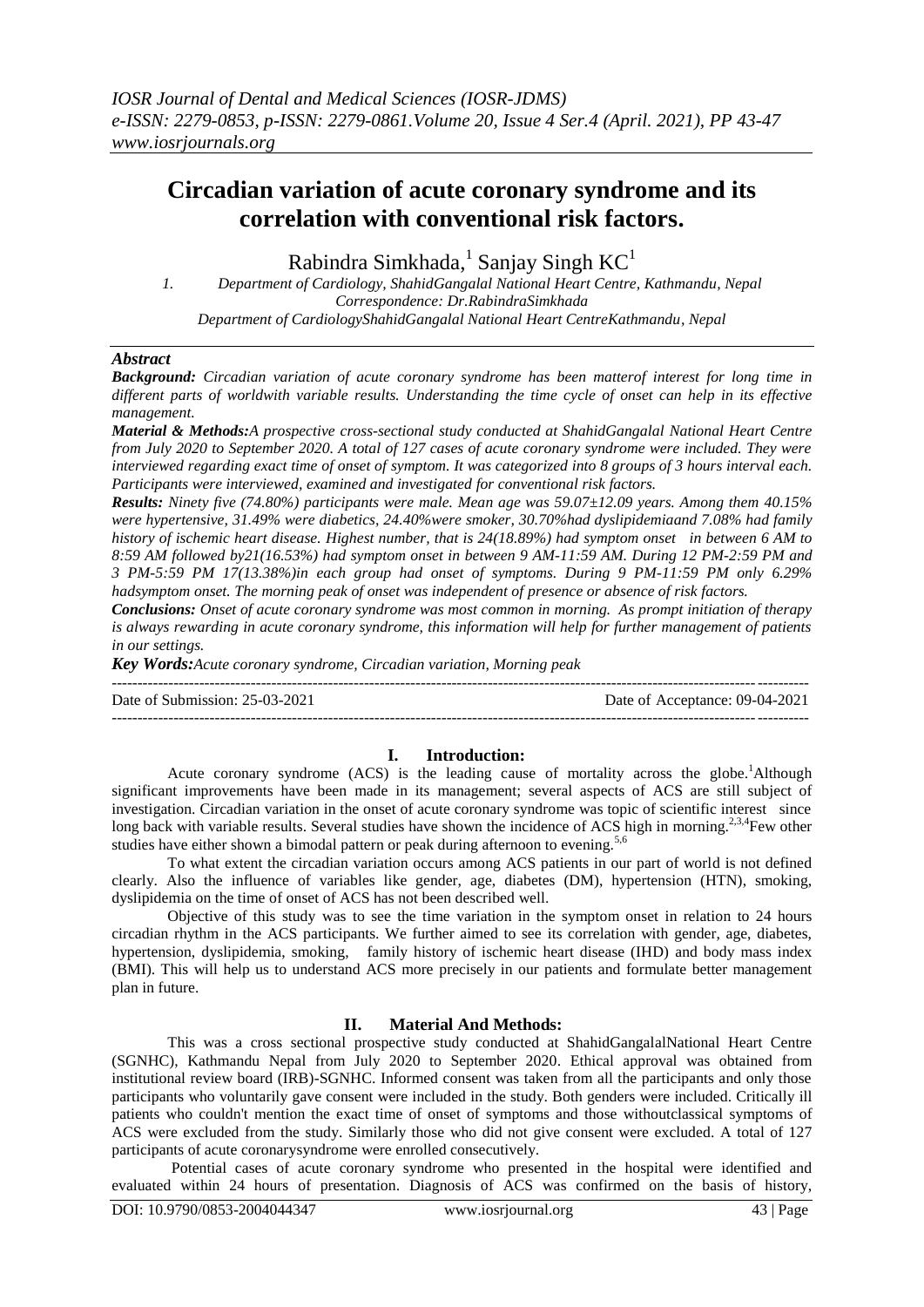electrocardiogram (ECG) and cardiac biomarkers that iscreatine phosphokinase myocardial band (CPK-MB) and/or troponin I. They were categorized into unstable angina, Non-ST-segment elevation myocardial infarction (NSTEMI), and ST-segment elevation myocardial infarction (STEMI). Those who had 1 mm or moreST elevation in at least 2 anatomically contiguous ECG leads were categorized asSTEMI. However for leads V<sub>2</sub>-V<sub>3</sub>ST elevation of at least 2 mm or more in male  $\geq$ 40 years, 2.5 mm or more in male <40 years and 1.5 mm or morein female was considered STEMI. Those with positive cardiac biomarker (more than 2 fold rise in CPK-MB and /or positive troponin I) but no ST elevation was categorized as NSTEMI and those with negative biomarker and no ST elevation in ECG was categorized as unstable angina.

The exact time of onset of chest pain, shortness of breath, palpitation, sweating and other symptoms suggestive of onset of ACS were noted which were categorized into 8 groups of 3 hour interval.Histories weretaken focusing DM, HTN, dyslipidemia, smoking and family history of IHD. Participants' relevant clinical information like blood pressure(BP), height and weight for BMI were obtained. Investigations including sugar F/PP/R, haemoglobinA1c (HbA1c) lipid profile were obtained.

Participants were categorized as hypertensive if they were known case of hypertension or if they had BP  $\geq$ 140/90 mmHg during examination confirmed by  $2<sup>nd</sup>$  reading taken 5 minute apart. Diabetes was defined according to American Diabetic Association criteria with a fasting plasma glucose level ≥126 mg/dl (7.0 mmol/l) or a 2 hr. plasma glucose level 200 mg/dl (11.1 mmol/l) or higher during a 75 mg oral glucose tolerance test or a random plasma glucose of 200 mg/dl (11.1mmol/l) or more in a patient of classic symptom of hyperglycaemia or hyperglycaemic crisis or HbA1c level of 6.5% or higher. Both known diabetics and newly diagnosed diabetes were included. Lipid profile was classified according to National Cholesterol Education Program Adult Treatment Panel III to see the prevalence ofdyslipidemia. Both, known dyslipidemic or who had deranged lipid profile were categorized as dyslipidemic.

Data were entered in SPSS version 20 and was analysed. For all variables frequency and percentage of distribution were calculated. Linear regression analysis of independent variables was done with 3 hours time interval category of onset of symptom as dependent variable. P values were calculated and values <0.05 were considered significant.

## **III. Results:**

Out of total 127 participants of ACS enrolled, 95(74.80%) were male. The age of the participants ranged from 25 years to 90 years and mean age was  $59.07 \pm 12.09$  years. Among them  $51(40.15%)$  were hypertensive, 40(31.49%) were diabetics, 31(24.40%)) were smoker and 39 (30.70%) had dyslipidemia. A total of 9(7.08%) gave family history of ischemic heart disease. One hundred and three (81.10%) of participants had at least 1 risk factor of hypertension, diabetes, smoking, dyslipidemia or family history of IHD. The mean BP and BMI of participants were  $131\pm 23.64/84.99\pm 14.46$  mmHg and  $25.30\pm 3.49$  Kg/m<sup>2</sup>. The baseline characteristics of enrolled participants are shown in table 1.

| <b>Characteristics</b>                  | <b>Value</b>          |
|-----------------------------------------|-----------------------|
| Male Gender (No./Percentage)            | 95 (74.80%)           |
| Age (Mean $\pm$ SD) years               | $59.07 \pm 12.09$     |
| Diabetes (No./ Percentage)              | 40 (31.49%)           |
| Hypertension (No./ Percentage)          | 51 (40.15%)           |
| Smoker (No./ Percentage)                | 31(24.40)             |
| Dyslipidemia (No./ Percentage)          | 39 (30.70%)           |
| Family history of IHD (No./ Percentage) | $9(7.08\%)$           |
| BP(mmHg)                                | 131±23.64/84.99±14.46 |
| BMI $(Kg/m2)$                           | $25.30 \pm 3.49$      |

**Table 1: Baseline Characteristics of the enrolled participants.**

Among the enrolled participants, 73(57.48%) were of STEMI, 22(17.32%) were of NSTEMI and 32 (25.19%) were of unstable angina which is described in figure 1.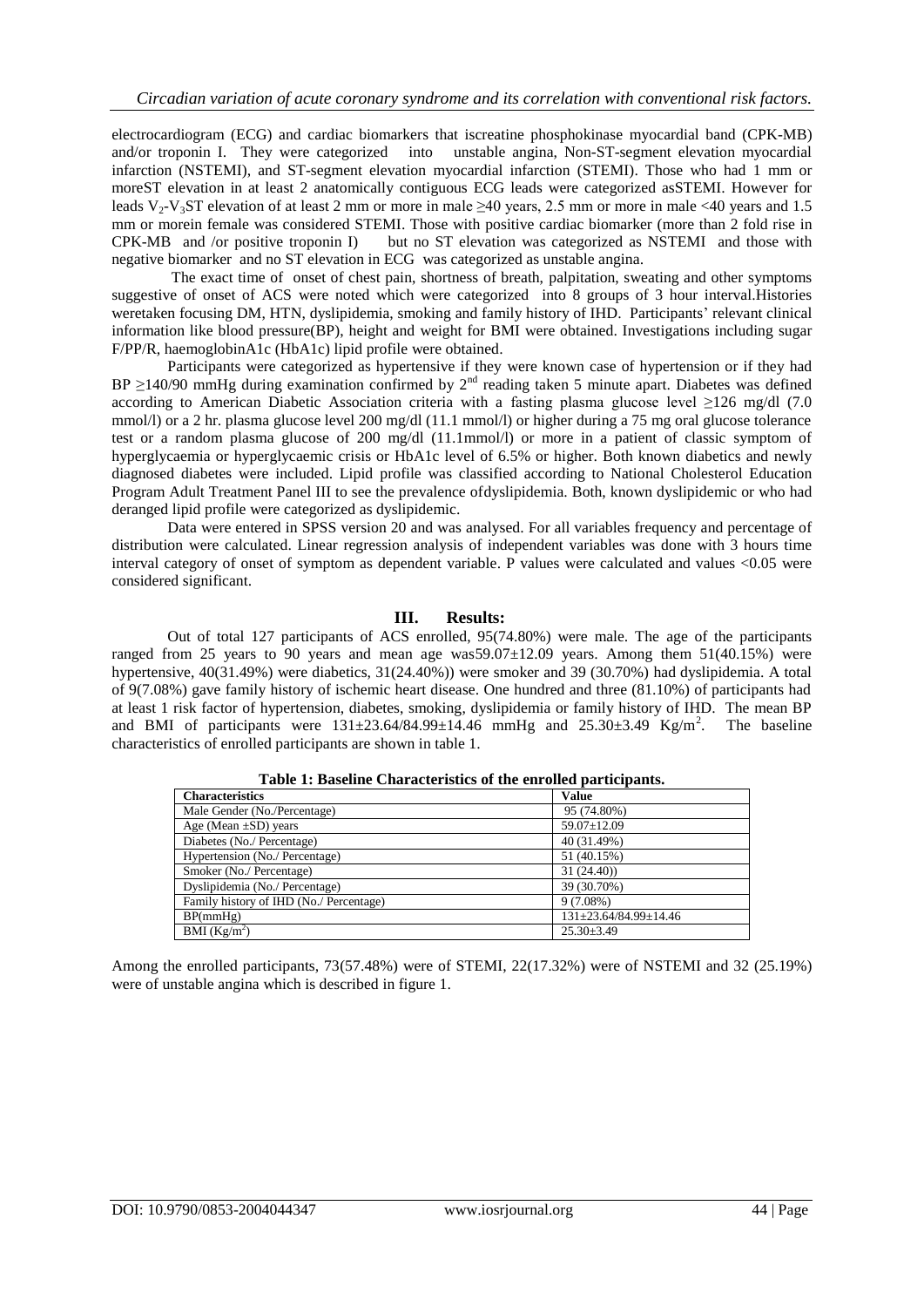

The onset of symptom of ACS was seen most commonly in between 6 AM-8:59 AM. A total of 24(18.89%) had their symptom onset during this time.It was followed by 21(16.53%) participants with symptom onset in between 9 AM-11:59 AM. During each 12 PM-2:59 PM and 3PM-5:59 PM interval 17(13.38%) had onset of their symptoms. Similarly, in between 6 PM-8:59 PM 16 (12.59%) had onset of their symptom. During 3 AM-5:59 AM 15(11.81%) had onset of symptom. In between 12 AM-2:59 AM 9 (7.08%) and 9 PM-11:59 PM 8 (6.29%) had onset of symptom of ACS. The distribution of onset of symptom of ACS in relation to 3 hours of time interval is shown in figure 2.



**Figure 2: Time interval of symptom onset of participants.**

Linear regression analysis of 3 hourly time categorization of symptom onset as dependent variable with conventional risk factors as independent variables showed no significant correlation indicating the morning time peak of onset of ACS was independent of presence or absence those risk factors. The risk factors and their P values are shown in table 2.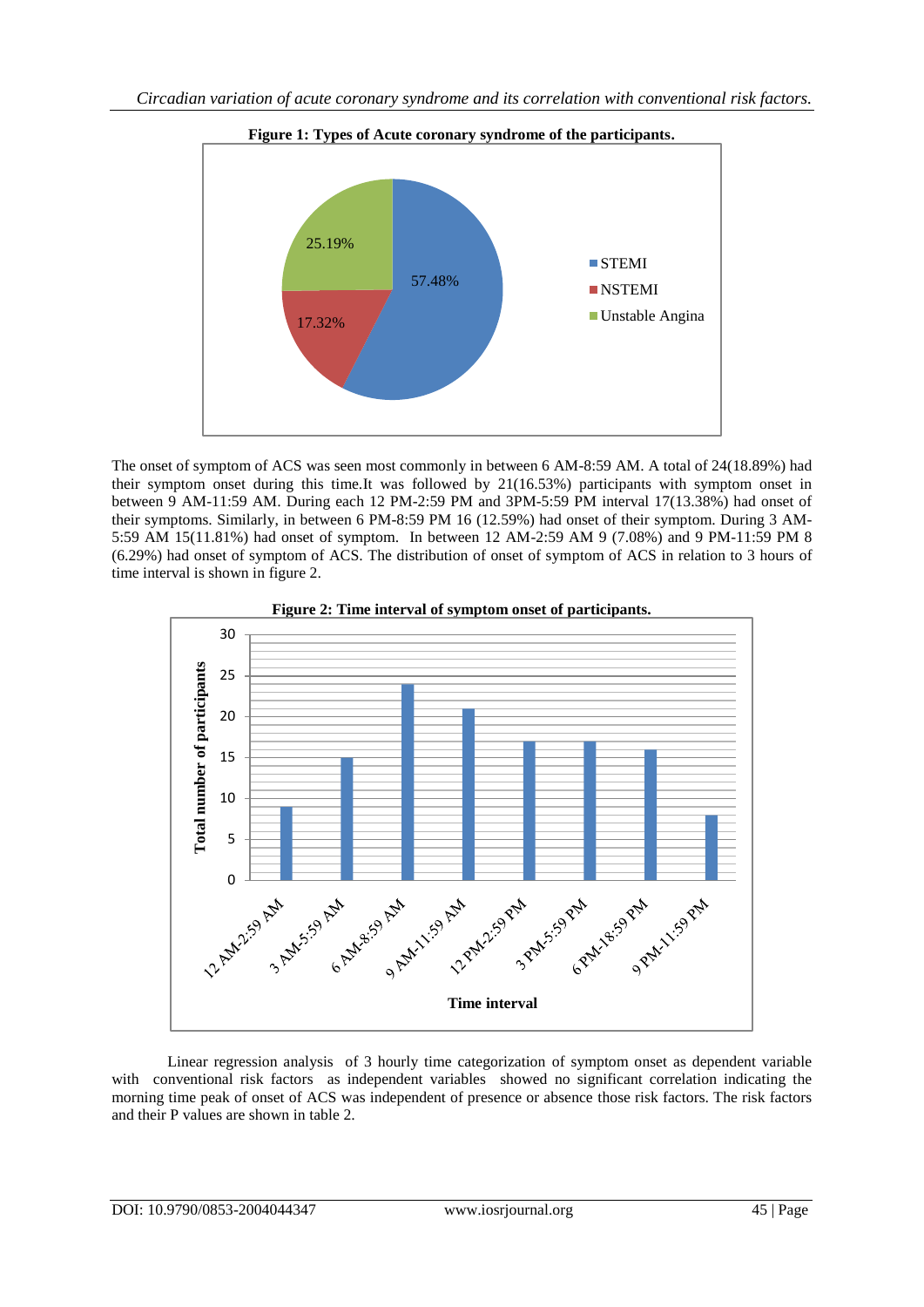| <b>Variables</b>      | P value |
|-----------------------|---------|
| Gender                | 0.38    |
| Age                   | 0.63    |
| <b>Diabetes</b>       | 0.97    |
| Hypertension          | 0.55    |
| Smoking               | 0.30    |
| Dyslipidemia          | 0.96    |
| Family History of IHD | 0.47    |
| <b>BMI</b>            | 0.43    |
|                       |         |

**Table 2: Linear regression analysis of time interval with conventional risk factors.**

### **IV. Discussion:**

In this study we enrolled 127 participants of ACS, out of which 74.80% were male. The mean age of participants were 59.07±12.09 years. Studies have shown ACS more common in male. In a similar study by MuralikrishnaGopal and colleagues 76% were male. The mean age of participants of similar studies in past were variable. In a study by Chhetriet al, the mean age of ACS subjects were  $67\pm18$  years.<sup>7</sup> In a study by Junaid Mustafa and colleagues, the mean age was 49±10 years. <sup>6</sup>Studies have shown increasing trend of ACS in young age. 8,9

On conventional risk factor analysis we found 40.15% hypertensive, 31.49% diabetics, 24.40% smokers and 30.70% dyslipidemic. A total 7.08% gave family history of ischemic heart disease. Prevalence of hypertension was 49.1%, diabetes 28.8%, smoking 34.4%, dyslipidemia 35.3%, family history of IHD 7.8% in a study by Lopez Messa et al on cardiovascular risk factors in the circadian rhythm of acute MI.<sup>10</sup>D'Negri et alfound 53.7% hypertensive, 16.4% diabetic and 44.7% tobacco consumer in MI patients.<sup>5</sup> Thus our study found a comparable proportion of conventional risk factors.

We found the onset of symptom most commonly in between 6 AM to 8:59 AM (18.89%), followed by 9 AM-11:59 AM (16.53%). During 12 PM-2:59 PM and 3 PM-5:59 PM 13.38% had onset of their symptoms in each interval. Inbetween 9 PM-11:59 PMonly 6.29% had onset of symptom. The findings were in consistence with most of the published literatures. Tofler et al had reported higher frequency of onset of MI from 6 AM to noon (34.4%).<sup>11</sup> Cannon CP and colleagues found peak on onset of unstable angina and NSTEMI from 6 AM to noon.<sup>3</sup> We also found a total of 35.42% had their symptom onset from 6 AM-11:59 AM. Similarly Kanth and Colleagues reported a circadian pattern of onset of acute MI with a morning peak.<sup>4</sup> Several possible explanations for morning time increase in onset of ACS includesincrease platelet aggregation and diminished fibrinolytic activities in morning.<sup>12</sup>Moreover increase in sympathetic activities and withdrawal of parasympathetic tone occurs in morning.Morning elevations of catecholamines and change in cortisol level have also been postulated as possible cause. There can be increaseddisruption and rupture of atherosclerotic plaques leading to ACS in morning. <sup>13</sup>D'Negri and colleagues reported two maxima in onset of Acute MI in Argentine and Uruguayan population, 1st between 08-12 hours and second between 15-22 hours. 5 Junaid Mustafa and colleagues however reported highest numbers of cases between 12PM-6PM.<sup>6</sup>

There was no significant correlation of variables likegender, age, diabetes, hypertension, dyslipidemia, smoking, family history of IHD and BMI with categorization of onset of symptom indicating the morning peak of onset was independent of the presence or absence of risk factors.LópezMessa and colleague too have reported the presence of HTN, dyslipidemia, family history and age sex subgroups produced the curve similar to standard curve. They found smoker had lower evening than morning peak.<sup>10</sup>Rana and colleagues reported type 2 diabetes diagnosed within 5 years had similar morning peak as non diabeticMI and somewhat blunted peak in the entire diabetic group. There was no apparent circadian variation in type 1diabetes and type 2 diabetes of 5 years or more duration. 13

Our study has some limitations. It was a single centre study with limited number of participants. We included only few common conventional risk factors. Larger multi-centrestudies including several other probable new riskfactors is suggested and expected in future.

## **V. Conclusions:**

On analysing 24 hours circadian cycle, onset of acute coronary syndrome was most common during morning hours. It was irrespective of presence or absence of common conventional risk factors. As timely initiation of therapy should always be in priority in managing ACS, this information will help intreating them in our settings. More vigilance and preparedness for management is recommended during these hours.

## **References:**

<sup>[1].</sup> Ghous Z, Naseer N, Hassan A. Circadian variation in acute coronary syndromes among patients presenting in a tertiary care hospital in Lahore. ANNALS. 2015;21(4):269-273.